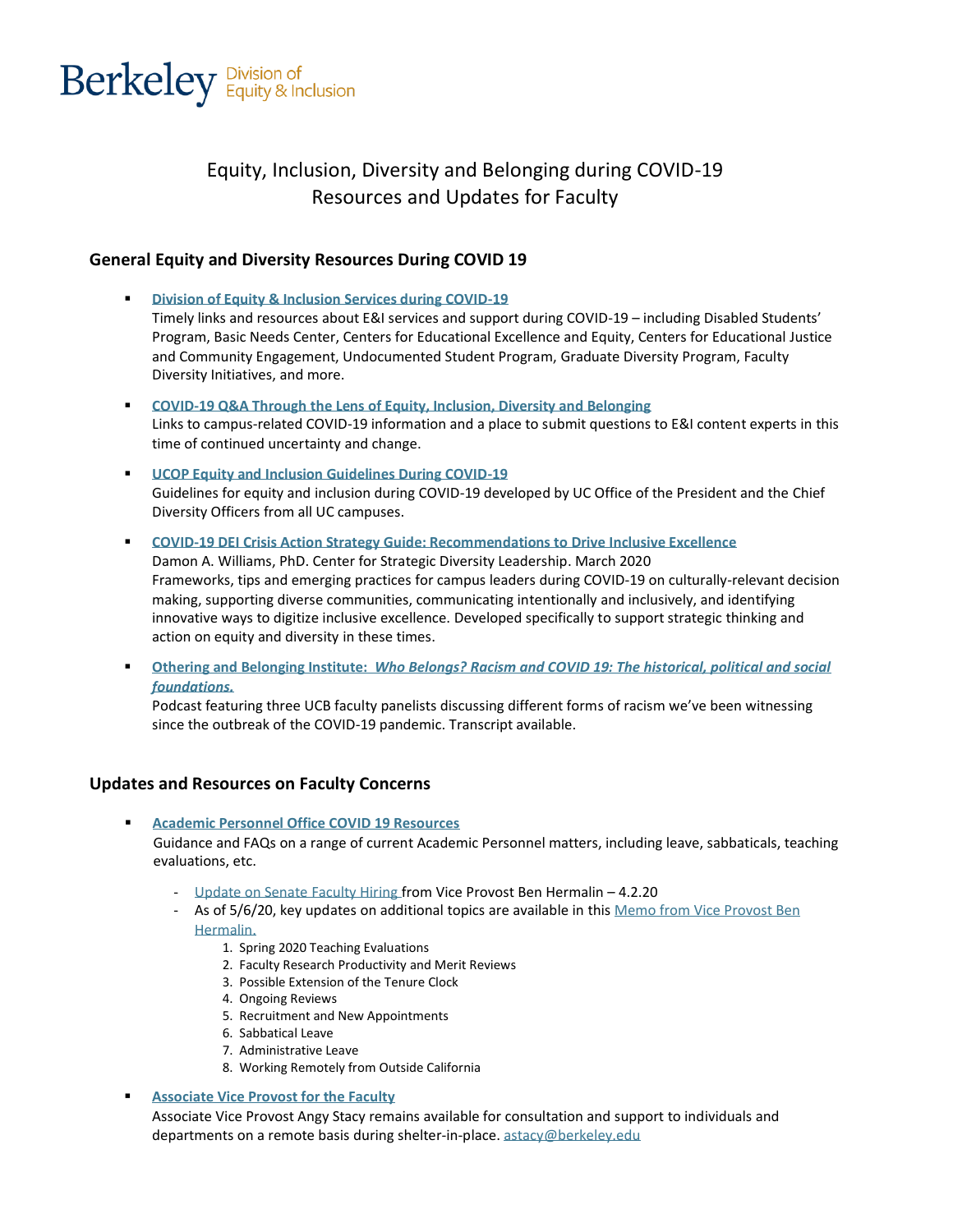#### **Office for Faculty Equity and Welfare**

Services and support related to faculty hiring, advancement, retention and well-being. Efforts continue through remote services, programming and consultation.

#### **[Berkeley FacultyLink Program Core Advisers](https://ofew.berkeley.edu/welfare/faculty-link)**

New pilot program for Berkeley senate faculty. Seeks to promote satisfaction, success, and an overall sense of belonging by providing access to information, advising, and networks for all senate faculty members, and especially those from underrepresented or minoritized groups. Led by a team of 26 Core Advisers. Program activities and one-on-one advising available remotely during COVID-19.

### **[Equity Advisors](https://campusclimate.berkeley.edu/faculty/our-programs-and-services/faculty-equity-advisors)**

Available to support departments with a range of equity, inclusion and diversity concerns. Equity Advisor Network is available to support individual Equity Advisors and to identify campuswide concerns and needs.

#### ▪ **[Faculty and Departmental Diversity Initiatives](https://campusclimate.berkeley.edu/faculty)**

Faculty resources and programming from E&I. Includes equity/inclusion planning, diversity consulting, inclusive classrooms, policy information, faculty professional development, Equity Advisor information, list of campus diversity resources, and more. Support continuing remotely during shelter-in-place.

#### ▪ **[National Center for Faculty Development and Diversity](https://www.facultydiversity.org/covid19) – COVID-19 Resources**

Strategies and guidance for faculty, postdocs and grad students in adjusting to these times - including practical tips on setting realistic expectations, managing stress, maintaining a sense of structure and productivity, pivoting to online instruction, and looking at the bigger picture. NCFDD member services and resources are available free to members of the UC Berkeley community. To activate your account, visit the [UCB sign in page.](https://www.facultydiversity.org/institutions/berkeley) 

### **Updates and Resources on Supporting Graduate Students, Grad Outreach and Recruitment**

### ▪ **[COVID-19 Hub for Grad Students \(Comprehensive Updated List\)](https://grad.berkeley.edu/covid-19-information-for-graduate-students/)**

Full list of COVID-19 information resources for graduate students, as well for faculty and staff who support graduate education. Covers academics, employment, fellowships, housing, equity and inclusion, basic needs, CARES Act and other funding, health and wellness, and more. Updated regularly.

Key academic updates for grad students (more info online at link above):

- Blanket one semester increase in normative time established
- Extension of Spring 2020 dissertation / thesis filing deadline to May 29
- **[Graduate Student Accommodations and Resources \(Overview\)](https://grad.berkeley.edu/news/dean/learn-about-new-graduate-student-accommodations-and-resources/)** Summary of grad student accommodations and resources from Vice Provost for Graduate Studies Lisa García Bedolla.
- **[UC Berkeley Basic Needs Center Guide to COVID-19 \[Living Doc\]](https://docs.google.com/document/d/1WwPF-Q3Z8EXBfM-Wf_WwBzdTU39hfz85JL2F8Z5IfDE/edit)**
- **[A \(Non-Exhaustive\) Guide to Self-Isolation](https://grad.berkeley.edu/news/student-life/a-non-exhaustive-guide-to-self-isolation/)** Articles and resources to help in addressing productivity, mental and physical health, keeping entertained, and caring for your loved ones during shelter-in-place.
- **[Grad Assembly COVID-19 Resources](http://ga.berkeley.edu/resources/covid-19-graduate-student-resources/)**
- **[Grad Student Parent Resources](http://ga.berkeley.edu/resources/grad-parent-resources/)** General support for grad student parents from the Graduate Assembly (not specific to COVID-19)
- **[Office for Graduate Diversity](https://diversity.berkeley.edu/programs-services/graduate/office-graduate-diversity)** Services are continuing remotely through shelter-in-place.